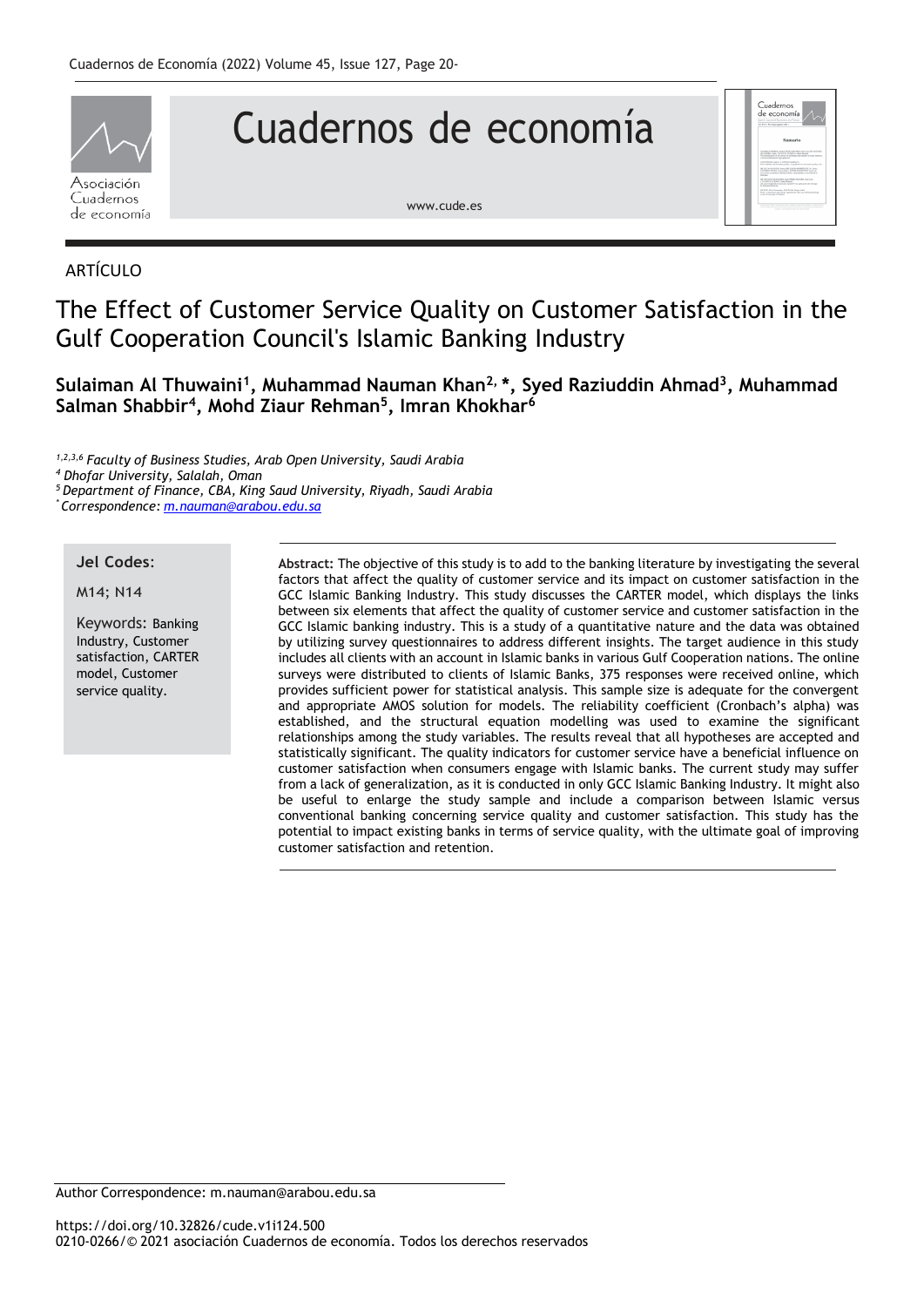## **1. Introduction**

In the global financial system, the banking sector plays a significant role. In the financial industry, the banking sector has the largest market share (Darsono, 2017). It's no secret that Islamic banking has been receiving global attention over the past two decades, despite its relative infancy compared to the traditional banking industry. Profit and loss sharing (PLS) is a distinctive characteristic of Islamic financial organizations (Benlemlih et al., 2018; Chong et al., 2009). Because both clients (debtors) and the Islamic bank (provider of the funds) participate in the risks, both benefit when earnings are positive and both suffer jointly when earnings are inadequate (Bellalah, 2013). It is strictly prohibited to receive or pay any interest charges in Islamic Banking (Amat Taap et al., 2011; Kettell, 2011). The Holy Quran and the Prophet Muhammad's teachings explain the basis for the interest ban (Sunnah) just as in Christianity and Judaism, interest transactions are banned to avoid punishment in the afterlife (Lewis, 1991; Qureshi, 2012). Aside from that, interest breaches the concept of social fairness since it rewards those who do not put up any effort or take any share in the risks associated with the enterprises that are financed (Al-Tamimi et al., 2003).

By the end of 2020, Islamic banking assets are expected to exceed US\$3.2 trillion, according to figures released by the Islamic Financial Services Board (IFSB). Nearly 80 percent of this money came from the Middle East - which is where Islamic banking originated - and only 20 percent from the rest of the globe. Growing at a 50% higher rate than the total banking industry in some major regions, the future for Islamic banking is looking favourable. In Saudi Arabia, Islamic Banking assets currently account for more than half of the market. Additionally, some Arab markets have introduced Islamic financial services.

Historically, the GCC or Middle East area has been at the forefront of the contemporary Islamic banking and financial sector. The GCC Islamic banking sector has developed in a dynamic worldwide environment thanks to the credit of major Islamic banking and financial institutions such as Al-Rajhi Bank, Kuwait Finance House, Abu-Dhabi Islamic bank, and Dubai Islamic bank. For the GCC Islamic finance sector to reach its anticipated size, it must expand by a minimum of 10 percent each year, according to estimates. Factors contributing to this increase include:

• After the global financial crisis began in the United States and extended to other parts of the world, the Gulf Cooperation Council (GCC) has emerged as a centre for Islamic banking.

• Non-Muslims are becoming more aware of Islamic banking and finance.

• This is owing to the inherent nature of underlying asset provision in the financial contracts, as well as the profit and loss sharing obligations in the financial contracts.

• As the number of Muslims increases across the globe, so does the per capita income of the Muslim world.

Food, cosmetics, fashion, and other halal or acceptable goods and services are rising in demand and Islamic finance has become a vital business to satisfy this need (Meredith et al., 2020).

A country-by-country summary of the GCC Islamic banking sector is provided in the next portion of the article. This country's involvement in the founding and growth of Islamic banking is well-known. A proposal to build an Islamic economic system was made at the inaugural Islamic economics conference in Makkah in 1974, which laid the groundwork for

the contemporary Islamic banking business. In the Saudi banking industry, there are twelve local banks (eight conventional and four Islamic) and fourteen licensed branches of international financial institutions (IFI). However, only three local banks out of the twelve account for 45 percent of the overall banking industry, while the seven major banks account for 85 percent. The banking industry has a significant level of public ownership (including quasi-government) and the government is one of the major shareholders in the three largest banks, while the fourth-largest bank is owned by a family that also owns numerous other enterprises.

In the banking business, there is a large and well-developed network of branches, all of which are equipped with the latest technology and have sophisticated financial systems in place. There is a well-defined banking industry in Saudi Arabia, with a uniform organizational structure and a secure network of service providers. A total of 2,024 branches and 17,858 ATMs were located throughout the country in 2016. And in all twelve commercial banks, Al-Rajhi is the biggest full-fledged Islamic bank, despite being the oldest. Saudi Arabia's Islamic banking consists of only four banks, Al-Bilad, Al-Inma, Al-Jazira, and Al-Rajhi banks, in operation and each has its own Shari'ah Supervisory Board that is completely autonomous (SSB). Founded in the second part of the 1950s, Al-Rajhi is the country's oldest and largest bank by assets. Al-Jazira is the second-oldest bank, having been founded in 1975-76, while Al-Bilad and Al-Inma were founded in 2004 and 2007, respectively. Islamic banking is becoming more popular due to the growing local and regional demand and worldwide recognition.

The United Arab Emirates has also played a key role in the development of Islamic banking by proving itself to be a pioneer in developing Islamic banking in terms of both rules and practices, thanks to its 1975 creation of Dubai's Islamic Bank and its Federal Law No. 6 of 1985 on the subject. Nearly 32 percent of the worldwide Islamic banking market is controlled by the United Arab Emirates. Although Islamic banks have a very tiny proportion of the domestic market at 19 percent, The United Arab Emirates is home to 8 Islamic banks, 6 Journal of Islamic Banking and Finance October – December 2020, and 26 Islamic banking windows, which are evenly shared between local and international financial institutions. There are 12 Islamic finance businesses and 1 Islamic investment company in the nation as well.

Bahrain, which has a very active central regulatory body (CRA), is considered the Middle East's financial centre for Islamic finance while also being a leader in Islamic securities and leasing. Arab Banking Corporation (ABC) Islamic Bank, Al Salam Bank Bahrain (Alberta), and Bahrain Islamic Bank (Bahrain Islamic Bank) are among the six fully-fledged Islamic banks in Bahrain. In addition, some international financial institutions such as Capital Management House, First Energy Bank, Standard Chartered Bank, Elaf Bank, Capinnova Investment Bank, Kuwait Finance House, and HSBC Amanah provide Islamic financial schemes through their Islamic banking windows or offices. The total assets of Bahrain's Islamic banks have increased from \$1.9 billion in 2000 to \$27 billion in 2018 in the period of two decades.

Other growing Islamic financial hubs include Qatar, which has both conventional and Islamic banking systems operating simultaneously. 4 full-fledged commercial Islamic banks, 1 corporate Islamic bank and several Islamic banking windows and branches in Qatari and foreign financial institutions make up Qatar's Islamic banking sector QAR360 (almost \$100) billion is believed to be the total value of Islamic banking assets in Qatar.

Furthermore, more than 6 percent of worldwide Islamic financing comes from Kuwait, which has Kuwait Finance House,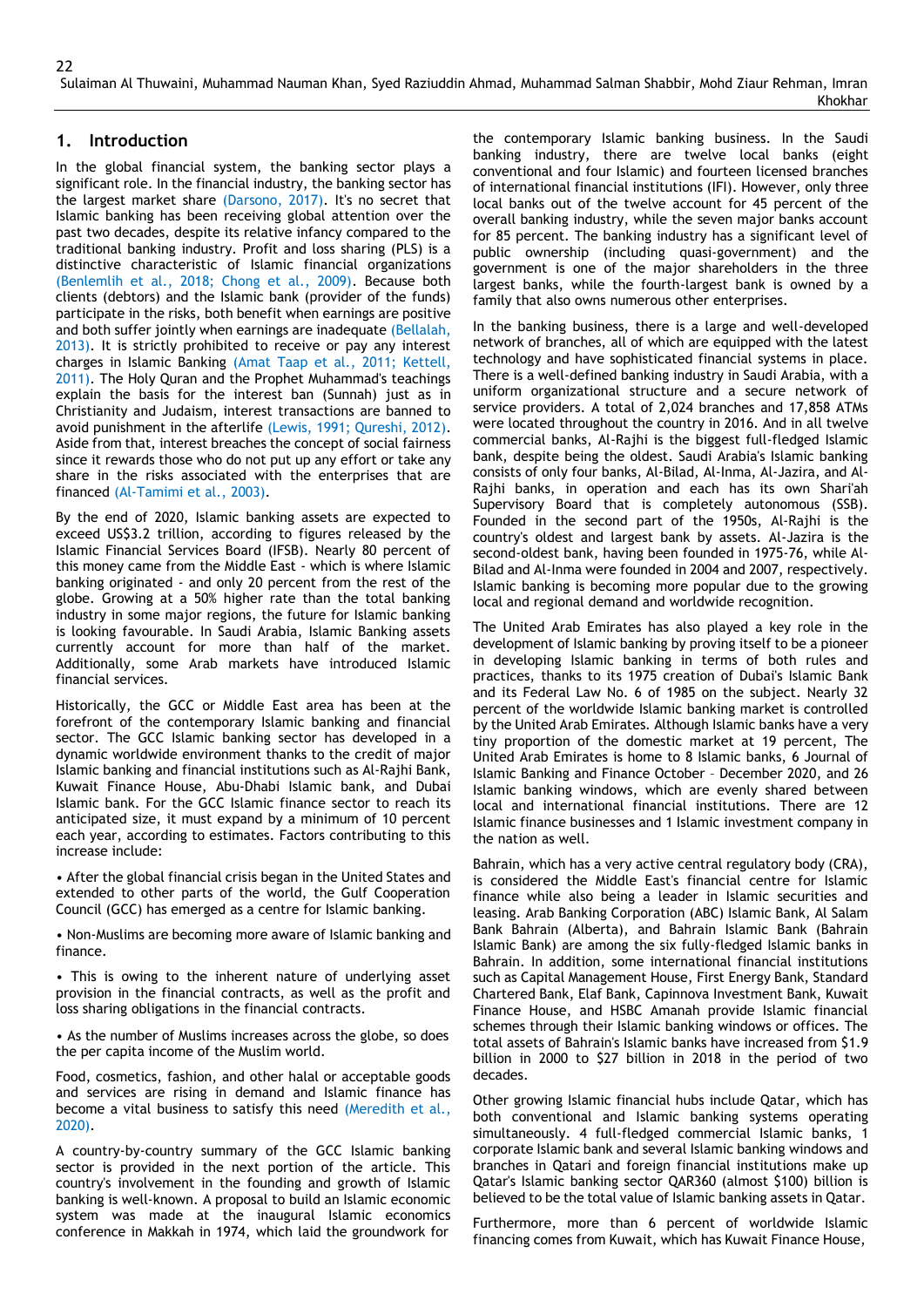established in 1977 (the second biggest Islamic banking organization). Islamic and conventional financial institutions coexist under the country's dual system. Over 38 percent of Kuwait's financial industry is dominated by Islamic banking. If another bank completes its transformation to Shari'ah compliant status before the end of the year, there will be six full-fledged Islamic banks in the country.

In addition to Saudi Arabia and Kuwait, the Sultanate of Oman also has a dual banking system controlled by the Central Bank of Oman which makes it a major participant in the GCC's Islamic

banking industry. Commercial banks, specialist banks, nonbanking financial institutions, and leasing businesses make up the Omani financial sector. Standalone (full-fledged) Islamic banks, as well as Islamic banking windows within conventional banking institutions, make up the Omani Islamic finance sector. Despite the evident dominance of commercial banks, Islamic banking is rapidly growing and gaining market share in Oman. In 2017, the Omani Islamic banking business grew by 25 percent compared to the previous year, with a market capitalization of RO 4.1 billion (about \$10.65 billion), or 13 percent of the banking sector (Meredith et al., 2020).

Table 1.1 List of Islamic Banks, Branches and ATMs in Respective GCC Countries

| No              | Islamic Banks                                                     | Establishment    | <b>Branches</b> | <b>ATMs</b>      |
|-----------------|-------------------------------------------------------------------|------------------|-----------------|------------------|
| Saudi Arabia    |                                                                   |                  |                 |                  |
| $\mathbf 1$     | Al-Rajhi Bank                                                     | <b>The 1950s</b> | 543             | 5,211            |
| $\overline{2}$  | Bank Al-Jazira                                                    | 1976             | $\overline{80}$ | 621              |
| 3               | Al-Bilad Bank                                                     | 2004             | 114             | 896              |
| 4               | Al-Inma Bank                                                      | 2008             | 99              | 1340             |
|                 | <b>United Arab Emirates</b>                                       |                  |                 |                  |
| 5               | Ajman Bank                                                        | 2008             | 11              | 49               |
| 6               | Abu Dhabi Islamic Bank                                            | 1997             | $\overline{80}$ | $\overline{722}$ |
| $\overline{7}$  | Dubai Islamic Bank                                                | 1975             | 90              | 535              |
| 8               | Emirates Islamic Bank                                             | 2004             | 68              | $\overline{90}$  |
| 9               | Sharjah Islamic Bank<br>(Since 2002 converted to Islamic Banking) | 1975             | 34              | 103              |
| Bahrain         |                                                                   |                  |                 |                  |
| 10              | Al Salam Bank                                                     | 2006             | $\overline{11}$ | $\overline{35}$  |
| 11              | Bahrain Islamic Bank                                              | 1979             | 9               | 51               |
| Qatar           |                                                                   |                  |                 |                  |
| $\overline{12}$ | Qatar Islamic Bank                                                | 1982             | 32              | 175              |
| $\overline{13}$ | Masraf Al Rayan                                                   | 2006             | 17              |                  |
| 14              | Qatar International Islamic Bank                                  | 1991             | 20              | 90               |
| Kuwait          |                                                                   |                  |                 |                  |
| 15              | <b>Kuwait Finance House</b>                                       | 1977             | 430             | 790              |
| 16              | Boubyan Bank                                                      | 2003             | 40              | 162              |
| 17              | Warba Bank                                                        | 2010             | 12              | $\overline{36}$  |
| $\overline{18}$ | Ahli United Bank                                                  | 2000             | 140             | 3000             |
| 19              | Kuwait International Bank<br>(Converted to Islamic since 2007)    | 1973             | 26              | 15               |
| Oman            |                                                                   |                  |                 |                  |
| 20              | <b>Bank Nizwa</b>                                                 | 2013             | $\overline{14}$ | $\overline{12}$  |
| $\overline{21}$ | Alizz Islamic Bank                                                | 2012             | 10              | $\overline{8}$   |

Sources: Annual Reports of Respective Banks, 2020

The views of the proponents of this banking idea show that Islamic banking is set to expand to rapidly because of its distinctiveness, which stresses an interest-free partnership based exclusively on profit-sharing and non-charge lending services and makes it distinctive from traditional banking.

Given that Islamic banking is a new effort in the nation, issues remain on the extent of the service quality to be given by the banking sector and how customers can be loyalized and satisfied with the level of service that customers require from and/or perceive from the business. In addition, the quality service delivery of Islamic banking products and services is still developing compared to traditional banking. This study aims to assess Islamic banks' extent to service quality to clients and to develop a connection between the quality of service and other factors such as customer loyalty and customer satisfaction. This provides stakeholders an insight into the industry and enhances the level of service that can be given to potential clients. This is the first attempt in this field to address some of the above questions to the degree of our knowledge.

This paper examines the effect on customer satisfaction in the Islamic banking industry of quality of customer services, as very little research has been done on a proposed study model. This

study seeks to offer deeper insights into the influence of customer service quality on customer satisfaction in Bahrain's Islamic banking industry. We are organizing the remaining papers as follows: firstly, building on the introduction, we create a model to link research concepts and discuss hypotheses relating to service quality and customer satisfaction in Islamic banking. Secondly, we discuss the results of the studies and their implications.

#### **2. Literature Review**

#### **2.1 Service Quality**

Fitness, value, matching the requirements, and meeting or surpassing the customer expectations may be characterized in four ways: (Reeves et al., 1994). The quality of the products and services supplied has become a major component of banking (Peeler, 1996). More specifically, customer service quality is defined by providing the essential products and services to meet client expectations (Daniel, 2010). Customer satisfaction may be described as an endeavor to satisfy client expectations (Kotler, 2006). It also refers to the amount of client satisfaction with the product and the quality of the services supplied. The happiness of consumers leads to loyal

23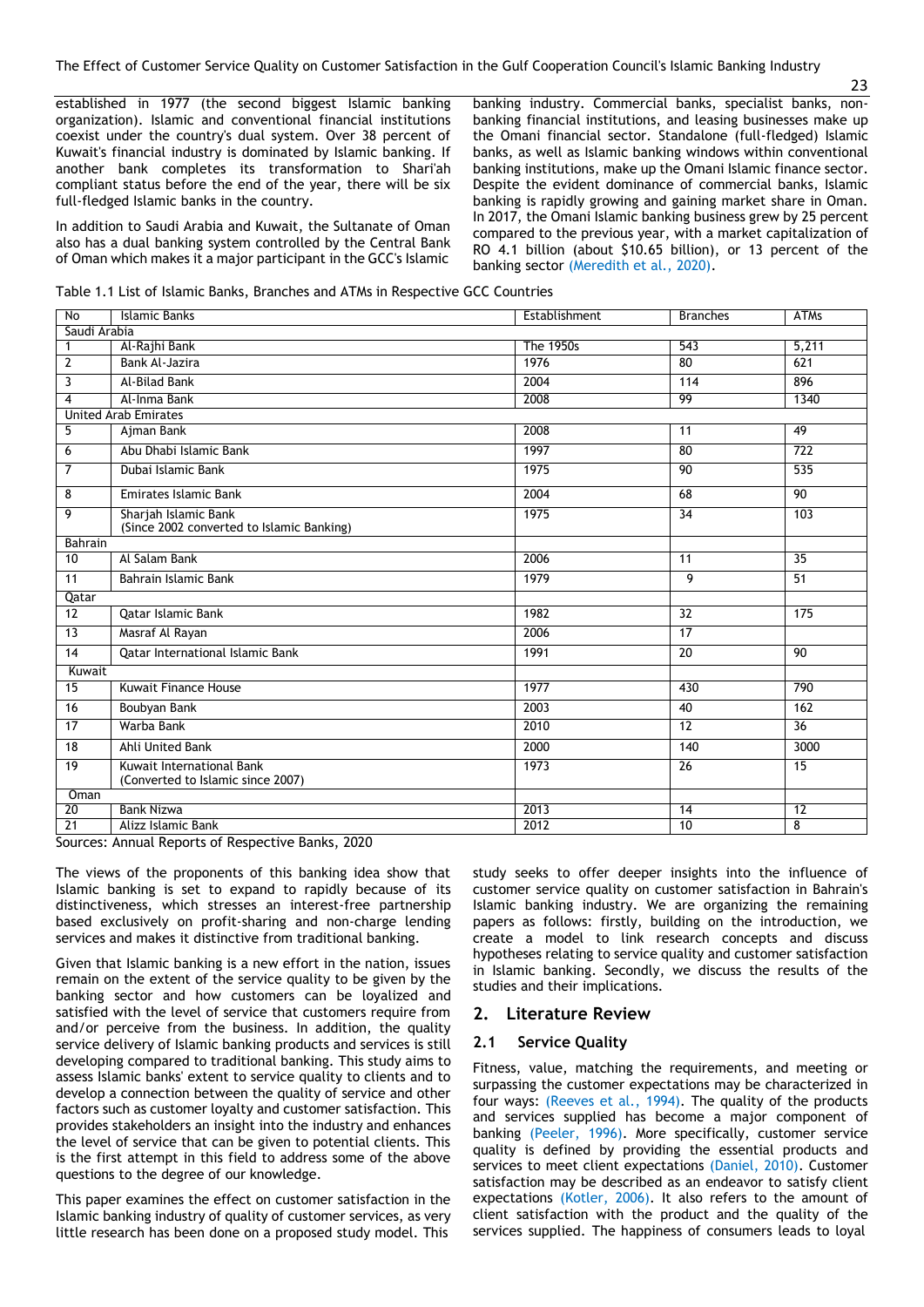customers who favor business growth and profitability. Putra et al. (2021) examines the influence of digital service quality on customer loyalty, and also the mediating impact of customer satisfaction. The study reveals a positive significant relationship and declares that the conventional servqul or servperf factors will no longer suffice in the digital era, thus banks must carefully select their variables. Yusup (2019) made a survey in West Java, Indonesia, to analyze the influence of service quality on customer satisfaction using Islamic banking services. The findings of the study demonstrate that in Islamic banking services, service quality has a significant and substantial effect on customer satisfaction.

Quality of service is the consequence of a customer comparison between product or service expectations and a sense of service performance (Parasuraman, 1988). If any firm can give sophisticated services of high quality, they may maintain present clients, acquire new clients (Al-Dhaafri et al., 2013), and take part in market shares (Kishada, 2013). Therefore, high quality of service is the key to guaranteeing company success (Angelova et al., 2011).

To achieve a competitive edge in a competitive sector, maintaining service quality improvement is important for the firm. Service quality investment boosts profitability and market share (Rust et al., 1993). In addition, in the global service sectors, the focus on service quality is essential, a company attempts to maintain a comparative edge on the market. Because the bank rivals with usually comparable items in the market, the quality of service is a major tool to gain an edge (Royne Stafford, 1996).

The provision of high-quality customer service helps financial institutions to stand out in competitive marketplaces (Karatepe et al., 2005). Hence, the excellent quality of service leads to higher customer satisfaction and loyalty and a better inclination to advise and/or refer to other customer complaints and, to a significant degree, improved customer retention rates (V. A. Zeithaml et al., 1996). In addition, higher service quality enables greater consumer confidence through customer satisfaction mediation (Misbach, 2013).

Customer service is a corporate process for adapting to increased competition, attracting new business possibilities, enhancing profitability, improving market access, and boosting customer satisfaction (Jahanshahi, 2011). It also links excellent quality of service to financial profitability. The perceived quality has become a significant concern in the banking business, according to Peeler (1996). The perceived customer service quality is directly impacted by customer satisfaction and/or discontent (Jahanshahi, 2011). Service quality has been a key problem in the banking business (Stafford, 1994). Qureshi (2012) found in their study a strong link between expected service quality and its Islamic bank drivers, namely tangibility, dependability, responsiveness, reliability, and empathy.

As relatively little investigation has taken place based on a suggested study model, this article examines the influence of customer service quality in the Islamic banking industry on customer satisfaction. The goal of this paper is to present the issue and offer more detailed insights into how customer service quality in the GCC Islamic Banking industry might affect customer satisfaction. The remainder of this article is arranged as follows: first, we build a model to link study topics and address hypotheses about services and customer satisfaction in Islamic banking; secondly, we analyze the results of the research and their consequences.

#### **2.2 Conceptual Background**

In this research, Othman (2001) acknowledged CARTER with some amendments focussing on customer service quality rather than products as this model in Islamic banking literature is not properly explored. The model assesses the influence of sixdimensional customer service quality (compliance, assurance, reliability, tangibility, empathy, and reliance) in the Islamic banking sector on customer satisfaction. Figure 1 shows a conceptual framework. We suggest the following hypothesis to investigate the link between the characteristics of quality of customer service and customer satisfaction:

Compliance is the ability to implement Islamic banking principles with Islamic laws and practices. This means that the items and services offered must be consistent with Islamic legislation and commercial transactions should be based on profit sharing and, therefore, ban the use of savings and borrowing money. Othman (2001) indicated that customer satisfaction compliance is the most important measure. Some Islamic banks, however, cannot comply with Islamic Shariah (observance) due to existing economic systems, government regulations and procedures, and the lack of research and development (Ullah, 2014). Awan et al. (2011) urged for a public understanding of Islamic banking solutions' competitive structures and the significance that Shariah complies with investment types. Amin et al. (2008) highlight the necessity for Islamic banks to strengthen customer interactions based on consumer faith in the Shariah principles. Khamis (2018) noted that compliance and dependability have been identified by clients of the Islamic banking division Bank of Zanzibar as the sole major determinants of customer satisfaction. Hosen et al. (2021) said that conformity with Sharia law becomes a crucial service location in Bank Muamalat Indonesia (BMI). Recently, Dandis et al. (2020) showed that empathy, assurance, and compliance are the most important elements that contribute to loyalty attitudes across all Jordanian local Islamic banks. Ghamry et al. (2022) showed that convenience, dependability, technological level, and Sharia compliance are the most critical variables affecting the behavior of customers in Muslim banks in Kuwait. Islamic banking consumers, therefore, emphasize the notion of compliance. Ahmed et al. (2021) gauge the impact of Islamic Shariah adherence on customer satisfaction in Islamic banking services through the moderating mechanism of service quality. The outcomes of this study show that Islamic Shariah conformity has a significant and significant effect on the quality of Islamic banking services and customer satisfaction. The findings also suggest that the connection between Islamic Shariah compliance and consumer satisfaction with Islamic banking services is partially mediated by service quality. So, we hypothesize H1 by the following:

H1. Compliance in the GCC Islamic Banking Sector has a beneficial influence on client satisfaction.

Assurance means all verbal and written contact between bank staff and their customers, which gives consumers confidence, faith, and confidence. It also involves excellent manners, attitudes, political courtesy, and employee knowledge (Othman, 2001). Janahi et al. (2017) reported that it was important to adopt quality services to achieve a satisfactory degree of customer satisfaction in the context of Islamic banking transactions in compliance, assurances, reliability, tangibility, empathy, and responsiveness. Abdul Rehman (2012) indicates that Pakistani and UK Islamic banking clients see customer satisfaction with confidence, reliability, and empathy. Islamic banking service quality is impacted by a good insurance level (Qureshi, 2012). Good quality of service, therefore, requires friendly, knowledgeable personnel to provide enough financial advice and simple access to client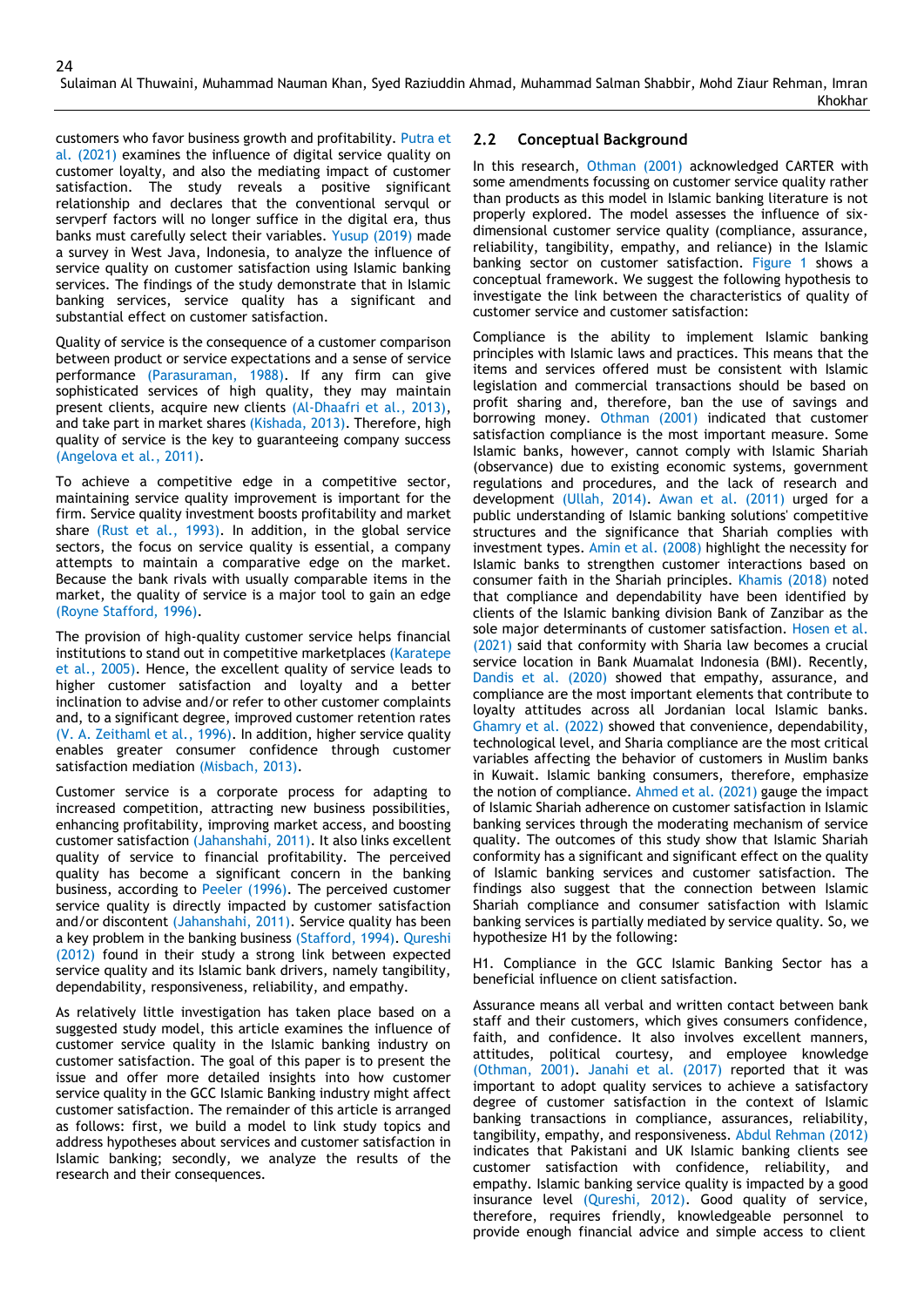account information. Customer happiness and confidence in Islamic banking may also be improved by the credibility of the banks (Ashraf, 2014). We are thus proposing H2:

H2. Assurance in the GCC Islamic Banking Sector has a beneficial influence on client satisfaction.

Reliability is delivering on the service promise in an exact manner, such as quick and secure transactions, a large choice of products and services, and opening extra counters during peak times. Armstrong et al. (2000) have claimed that customer satisfaction is affected mainly by the speed of transactions. Suhartanto (2018) concentrate on 3 important determinants of loyalty intention toward Islamic banks: religiosity, trust, and image. A sample of 200 Islamic bank clients from Bandung, Indonesia, were surveyed for this investigation. This research utilized variance-based structural equation modeling to analyze the data (PLS). The results of this study provide a credible explanation for religiosity's direct effect on loyalty intention. This study shows that, in addition to a direct effect, the effect of religion on loyalty intention is mediated by trust and image of Islamic banks. The significance of faith for Islamic bank clients' loyalty is brought to fore. These findings are examined in terms of their theoretical and managerial implications.

Reliability is one of the key factors of service quality in Islamic banking (Qureshi, 2012). The reliability of Indonesian Islamic banking is a major driver for client satisfaction and followed by empathy, response, assurance, tangible and compliance by (Fauzi et al., 2019) respectively established. Reliability enhances the efficiency of an Islamic bank and shows excellent client satisfaction. The following H3 is proposed on this basis:

H3. The reliability of GCC's Islamic Banking Sector has a beneficial influence on client satisfaction.

Tangibility covers location convenience, the design of physical equipment, materials, and the usage of communication technology. It relates to concrete elements such as ease of access to the building or utilities in the building, the manner that the needed information and descriptive materials are provided for the service provision (Sureshchandar et al., 2002). Al Shemmery (2010) said that branch indoor features (e. g. service speed, confidentiality, time, and availability of ATM) evaluate total retail banking customer satisfaction. Quality of service functions effectively in Islamic banking when the concept of tangibility is supported (Qureshi, 2012). Al-Tamimi et al. (2003) have said that in Islamic banking tangibles are highly essential to customers. Khamis (2018) observed that the compliance, tangibility, and dependability of Tanzania banks attract customers. Hence, we suggest H4:

H4. In the GCC Islamic Banking industry, tangibility has a favorable influence on client satisfaction.

Empathy concerns itself with the provision of personalized customer service. This is feasible if a bank pays special attention to the confidentiality of client information and provides customer support for its personnel and management. Economic satisfaction (for example, level of bank charges and rates) and staff assistance are several criteria that evaluate total customer happiness in retail banks Al Shemmery (2010). Aldarabseh (2019) reveals that the most crucial determinants for Islamic banks to fulfill its customers are Shariah law compliance, product and service dependability, and personal appearances.

Qureshi (2012) showed a substantial link between empathy and quality of services leading to the happiness of customers in Islamic banking. Al-Tamimi et al. (2003) claimed the main elements in Islamic banking appear to be empathy and tangibility. These results are predicted since clients of Islamic banks usually focus more on empathetic elements. Fida et al. (2020) revealed the considerable beneficial effect of empathy

and responsiveness on the customer satisfaction of the Sultanate of Oman's four major Islamic banks. Abdul Rehman (2012) also observed empathy among Pakistani and UK clients in Islamic banking. Empathy thus refers to the amount of personalized care that a bank gives Toto its clients. H5 is suggested based on this discussion:

H5. Empathy has a beneficial impact on the GCC Islamic Banking sector on client satisfaction.

Responsibility is connected to speed and service accuracy. Efficient and quick customer service personnel, sufficient branches of banks, and ATMs are all instances of good reactivity. A substantial favorable influence on service quality was reported in Islamic JIMA 8,4598 banking (Qureshi, 2012). Al Shemmery (2010) claimed that remote satisfaction (e.g. timeliness and efficiency in remote requests) influences total retail banking customer happiness. Hammoud et al. (2018) have found that responsiveness and communication along with other dimensions of E-banking also have a major influence on customer satisfaction. If Banks reach or surpass a specified degree of reactivity, Islamic banking can enhance client satisfaction. On this basis, H6 is positioned:

H6. Customer satisfaction in the GCC Islamic Banking Sector has a beneficial influence.

#### **2.3 Conceptual Model and Assumption**

Figure 1 shows and tests our conceptual model. This methodology begins with a SERVQUAL measuring scale consisting of six-dimensional structures: tangible, reliable, responsive, assured, and empathetic measurement and conformity dimensions to assess the quality of GCC Islamic banking service. Additionally, a conceptual model is constructed based on the literature and assumptions regarding the link between the quality of service and customer satisfaction (Figure 1).

#### **3. Methodology**

#### **3.1 Sampling and Data Collection**

To validate the suggested framework, a positivist research philosophy was made use of and quantitative data was obtained utilizing survey questionnaires to address different levels. The target audience in the current study includes all clients with an account in Islamic banks in various Gulf Cooperation nations. A pilot study was done before the final questionnaire was distributed to 50 pilot survey respondents representing the responder in the main study in order to test the validity and reliability of the research tool. Based on the comments of the responders, only minor changes have been made to the questionnaire. Finally, a total of 600 online surveys were distributed to clients of Islamic Banks, of which 375 (62.5%) were received online, which provides sufficient power for statistical analysis. This sample size should be adequate for the convergent and appropriate AMOS solution for models that include three or more indicators per component, according to Anderson et al. (1988) and O'Hair et al. (2004).

#### **3.2 Questionnaire and Measurements**

The scales used to measure tangible, reliable, responsive, confident, and empathic measures have been implemented with 22 Parasuraman et al. modified items (1994). The measurement of compliance was implemented using five items from Othman (2001). Six items have been used to gauge customer satisfaction. A part of Leverin et al. (2006) study expresses banking satisfaction; elements represented by pleasure and bank selection were derived from the work of Oly Ndubisi et al. (2005) and Rust et al. (1994). (V. A. Zeithaml, Bitner, M.J. and Gremler, D.D, 2018) and Rust et al. (1994) took the remaining elements that were looking to satisfy their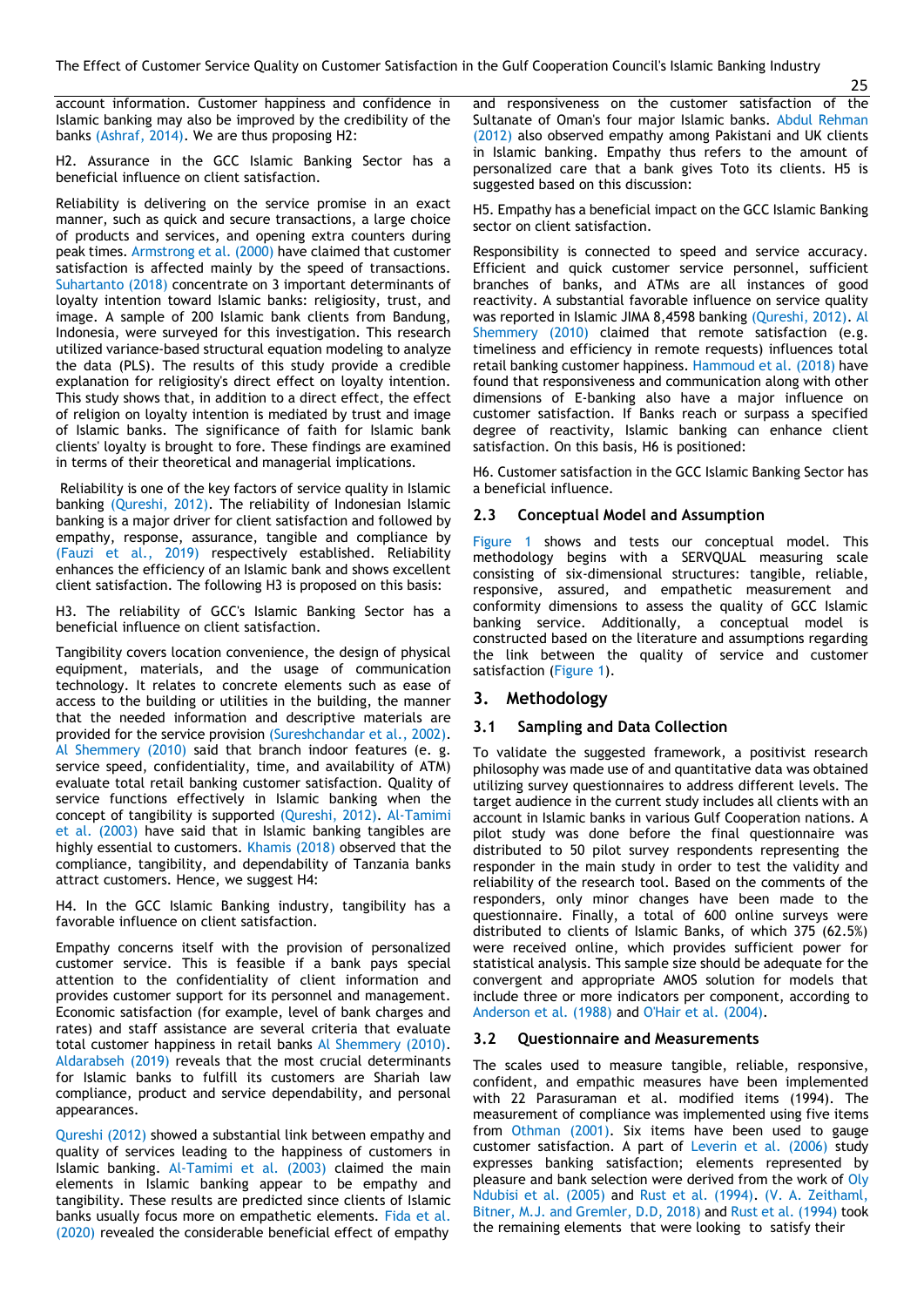customers from their experience and the notion that the selected bank is the correct choice. Finally, Pritchard et al. took from the study seven articles representing the altitudinal reaction of bank clients (1999). A total of 40 things were adapted to the setting of the Islamic Bank.

By reviewing the literature on the same issue, a structured questionnaire was created. The first portion dealt with the demographic details of those surveyed, such as the gender, age, employment, use of GCC Islamic banking products.

Section two of the structured questionnaire adopted by and including Othman (2001), 27 items divided into six dimensions, namely compliance, assurance, responsiveness, tangibility, empathy, and reliability, classified as 5-point Likert scale

ranging from "strongly agree =  $5$ ," "agree =  $4$ ," "neutral =  $3$ ," "disagree =  $2$ " and "strongly  $d$ " =  $5$ .

#### **4. Results**

#### **4.1 Descriptive Statistics**

Table 4.1 shows the characteristics of the respondents. As demonstrated, 57.33% of those surveyed were males and 42.67% were girls. Table 1 further reveals that 58.13% of samples are young consumers in the 26–40-year age range. This would be useful in building long-term connections amongst Islamic banks. Table 1 shows that 49.33% of the sample consumers have their current account and 40.80% of those who responded had a saving account.



Table 4.1 Respondents Profile Based on Gender, Age, and Product

|                    | Gender                   |                |
|--------------------|--------------------------|----------------|
| <b>Description</b> | <b>Frequencies</b>       | Percentage (%) |
| Male               | 215                      | 57.33%         |
| Female             | 160                      | 42.67%         |
| Total              | 375                      | 100.00%        |
|                    | Age                      |                |
| <b>Description</b> | <b>Frequencies</b>       | Percentage (%) |
| Below 25           | 11                       | 2.93%          |
| $26 - 40$          | 218                      | 58.13%         |
| $41 - 55$          | 134                      | 35.73%         |
| 56 & above         | 12                       | 3.20%          |
| Total              | 375                      | 100.00%        |
|                    | <b>Usage of products</b> |                |
| <b>Description</b> | <b>Frequencies</b>       | Percentage (%) |
| Current account    | 185                      | 49.33%         |
| Saving account     | 153                      | 40.80%         |
| Investment account | 22                       | 5.87%          |
| Credit card        | 15                       | 4.00%          |
| Total              | 375                      | 100.00%        |

Source: Authors' Compilation Based on Data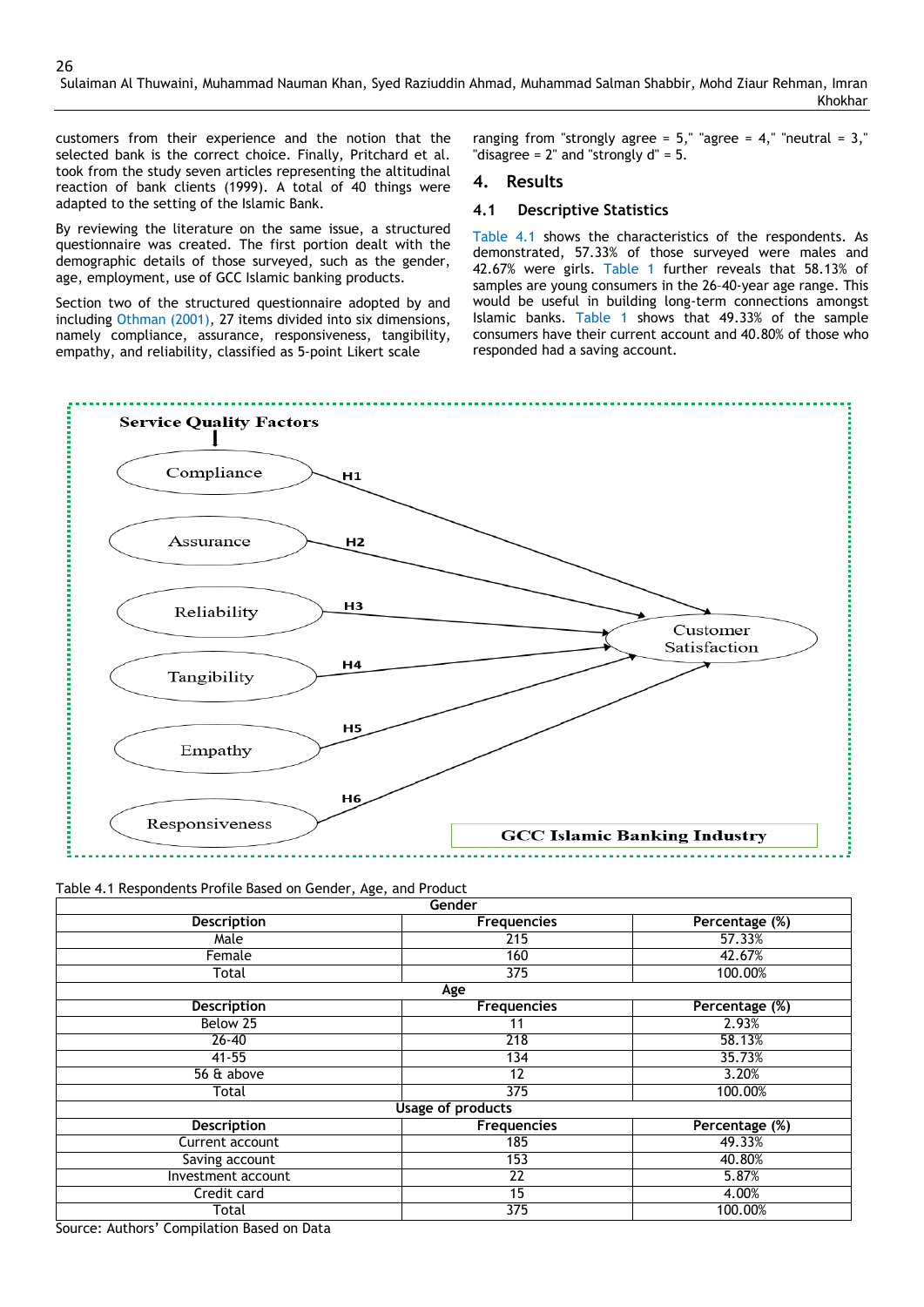Table 4.2 demonstrates that most samples have been highly educated. Of the respondents, 44.8% had a bachelor's degree, while a further 40.43% held a master's degree. This suggests that they are in an excellent position to assess the quality and satisfaction of their financial services. Table 2 also revealed that consumers engaged in management and professional work have the largest occupation figure, representing 50.13 percent and 42.93 percent of the sample are independent employees

and run their businesses. The sample comprises 375 respondents, 74 from Saudi Arabia, and sixty-five from the UAE. 61, 59, 64, 52 Bahrain, Qatar, Kuwait, and Oman were interviewed accordingly. It indicates that responders represent all the nations of the gulf. This has a strategic significance that would assist Islamic banks to assess their clients' positioning and loyalty status.

Table 4.2: Respondent Profile based on Occupation, Education, and Country

| <b>Occupation</b>           |                    |                |
|-----------------------------|--------------------|----------------|
| <b>Description</b>          | <b>Frequencies</b> | Percentage (%) |
| Full time employed          | 188                | 50.13%         |
| Part-time employed          | 15                 | 4.00%          |
| Self-employed               | 161                | 42.93%         |
| Student                     | 11                 | 2.93%          |
| Total                       | 375                | 100.00%        |
| <b>Education</b>            |                    |                |
| <b>Description</b>          | <b>Frequencies</b> | Percentage (%) |
| High School or Less         | 43                 | 11.47%         |
| Undergraduate               | 168                | 44.80%         |
| Postgraduate                | 152                | 40.53%         |
| Doctorate                   | 12                 | 3.20%          |
| Total                       | 375                | 100.00%        |
| <b>Country Wise</b>         |                    |                |
| <b>Description</b>          | <b>Frequencies</b> | Percentage (%) |
| Saudi Arabia                | 74                 | 19.73%         |
| <b>Bahrain</b>              | 61                 | 16.27%         |
| <b>United Arab Emirates</b> | 65                 | 17.33%         |
| Qatar                       | 59                 | 15.73%         |
| Kuwait                      | 64                 | 17.07%         |
| Oman                        | 52                 | 13.87%         |
| Total                       | 375                | 100.00%        |

Source: Authors' Compilation Based on Data

#### **4.2 Measurement Model Evaluation**

Two steps have been taken to evaluate the measurement models. First of all, the reliability of the measuring models was based on the composite reliability value, and the alpha of Cronbach should be better than 0.70. Then, reliability indicators referred to the loading indicator value that should be higher than 0.70. (Hair et al., 2011). Secondly, there are two types of test validity covering the validity of measurement models, namely convergent and distinctive validity tests. O'Hair et al. (2004) claimed that convergent validity is based on an average extracted variance (AVE) value that should exceed 0.50. In the meanwhile, discrimination relies on the Fornell– Larcker criteria. The test shows that the AVE of any structure should be higher than any latent structure (Hair et al., 2011). Finally, Table IV provides the reliability and convergent validity test results.

Table IV illustrates factor loadings, combined dependability, alpha Cronbach, compliance AVE, assurance, reliability, tangibles, empathy, and responsiveness. The dependability of all latent variables was calculated using the composite, alpha, and factor loadings from Cronbach. The value of composite reliability and factor loading exceeds the minimal threshold of 0,70, indicating that these latent structures provide a fair approximation of internal consistency. Composite components have been achieved successively by 0.887, 0.862, 0.883, 0.873, 0.865 and 0.849. Cronbach alpha, respectively, computed 0.837, 0.859, 0.837, 0.854, 0.832 and 0.875 on the other hand. Both reliability tests surpass the minimal allowed threshold considerably. Each factor load is between 0.724 and 0.869 and has above the acceptable threshold of 0.70.

The convergent validity for the validity test was based on the score of AVE, indicating a minimum standard of 0.50, namely 0.671, 0.571, 0.721, 0.627, 0.623, and 0.617.

As a result, the convergent validity of buildings has been extensively proven, thereby demonstrating the validity of all buildings. Meanwhile, Table V indicates that the structure is discriminating. The discriminating validity is based on the Fornell-Larcker criteria. The criterion was based on the square root of the AVE in the diagonal score, where each building's AVE should be higher than any other latent construction. Table V, therefore, ratifies the discriminatory validity of the measurement models.

| Table 4.4: The summary of discriminant validity test |  |  |
|------------------------------------------------------|--|--|
|------------------------------------------------------|--|--|

| Latent<br>variable                         | Com   | Ass   | Rel   | Tan   | Emp   | Res   |  |
|--------------------------------------------|-------|-------|-------|-------|-------|-------|--|
|                                            |       |       |       |       |       |       |  |
| Com                                        | 0.832 |       |       |       |       |       |  |
| Ass                                        | 0.485 | 0.762 |       |       |       |       |  |
| Rev                                        | 0.382 | 0.638 | 0.851 |       |       |       |  |
| Tan                                        | 0.652 | 0.584 | 0.548 | 0.797 |       |       |  |
| Emp                                        | 0.415 | 0.517 | 0.597 | 0.548 | 0.773 |       |  |
| <b>Res</b>                                 | 0.428 | 0.571 | 0.624 | 0.542 | 0.698 | 0.754 |  |
| Source: Authors' compilation based on data |       |       |       |       |       |       |  |

Source: Authors' compilation based on data

#### Table 4.5: Goodness-of-fit Statistics

| Variable             | GFI   | ΩFI   | $x^2/df$ | <b>RMSEA</b> | Sig.  |
|----------------------|-------|-------|----------|--------------|-------|
| Measurement<br>model | 0.954 | 0.932 | 2.274    | 0.054        | 0.000 |
| Structure<br>model   | 0.958 | 0.946 | 2.383    | 0.058        | 0.000 |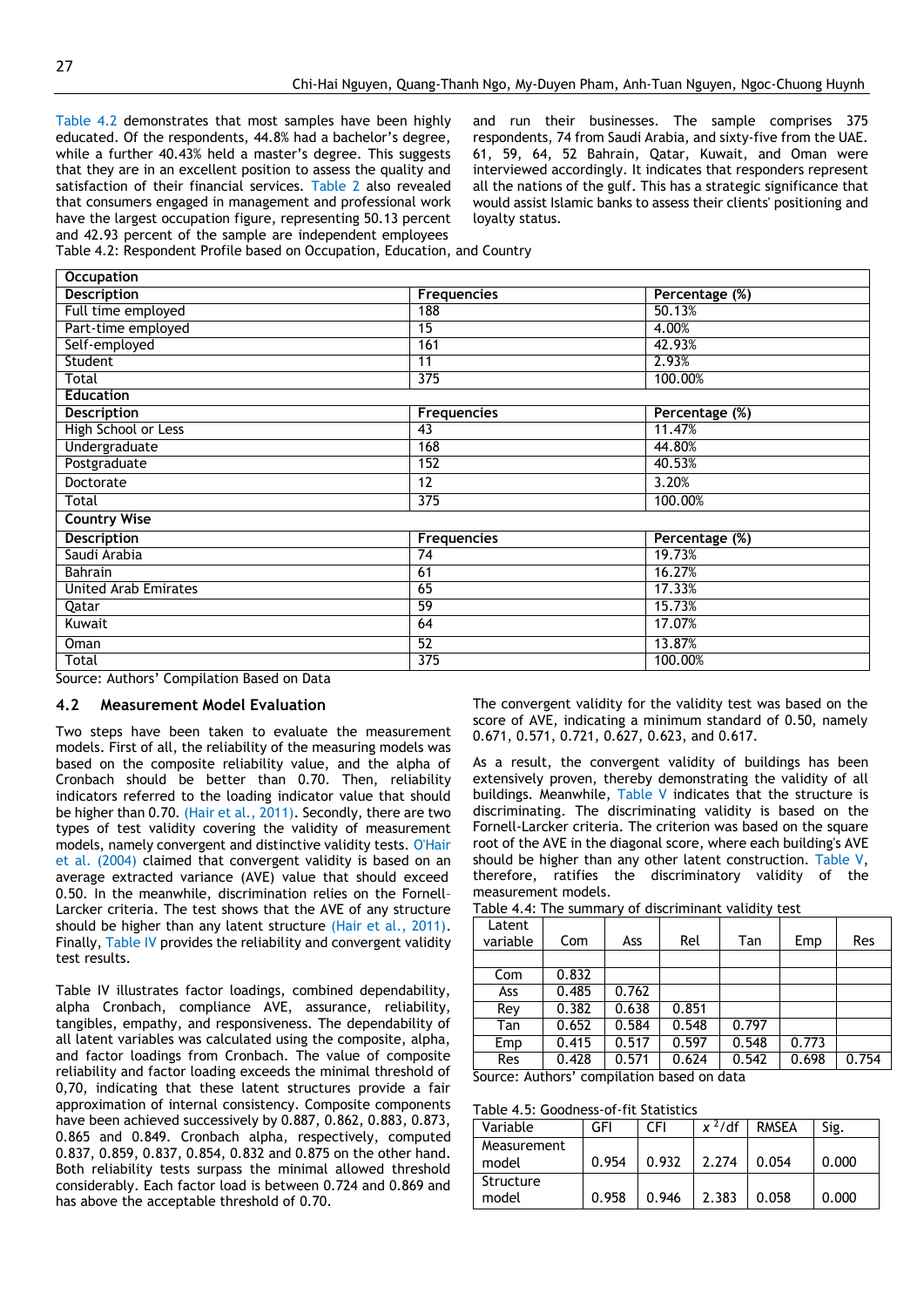Notes: Measurement model – 27 items; structure model – 27 items

Source: Authors' compilation based on data

Our hypothesis (Figure 1) shows that the outcomes of the study model show the appropriate fitness model (Table V). To determine if the measurement model explains the actual data observed, the model was examined in terms of several indices (ratio of free-square and freedom degrees (x 2/df): root mean root square approximation error (RMSEA): fitness index goodness (GFI): and comparative fit index (CFI) (CFI). All fit indices of the model (x 2/df: 2.274; RMSEA:.054; GFI:.9954; and CFI:.932) are at the acceptable level as presented in Table 4.5.

Table 4.6 presents standardized parameter estimates and significant values for hypothesis relations. The results show that the conventional CARTER service quality model is a good

indicator of customer satisfaction. In addition, the substantial coefficient of the trial demonstrated that GCC Islamic banking service quality was most significantly affected by empathy and dependability, followed by compliance, tangibility, response and assurance correspondingly. In the dimensions of the CARTER model, the results reveal that empathy in GCC Islamic Banking has the most substantial and beneficial influence on customer satisfaction (H5) and this has been demonstrated in our study. The route coefficient of 0.459, SD (0.053) is smaller than (1), implying no changes in responses. The t-test value is 4,542 and significant (0.004). This finding is consistent with the previous study of Al Shemmery (2010), which stressed the significance of helping employees to measure customer satisfaction overall.

|                                                        |                    | Reliability test      |                       |                  | Convergent validity test |
|--------------------------------------------------------|--------------------|-----------------------|-----------------------|------------------|--------------------------|
| Latent variable                                        | Indicator          | <b>Factor loading</b> | Composite reliability | Cronbach's alpha | <b>AVE</b>               |
| Compliance (Com)                                       | Com1               | 0.821                 | 0.887                 | 0.837            | 0.671                    |
|                                                        | Com2               | 0.847                 |                       |                  |                          |
|                                                        | Com3               | 0.823                 |                       |                  |                          |
|                                                        | Com4               | 0.838                 |                       |                  |                          |
|                                                        | Com <sub>5</sub>   | 0.765                 |                       |                  |                          |
| Assurance (Ass)                                        | Ass1               | 0.774                 | 0.862                 | 0.859            | 0.571                    |
|                                                        | Ass2               | 0.763                 |                       |                  |                          |
|                                                        | Ass3               | 0.724                 |                       |                  |                          |
|                                                        | Ass4               | 0.779                 |                       |                  |                          |
| Reliability (Rel)                                      | Rel1               | 0.849                 | 0.883                 | 0.837            | 0.721                    |
|                                                        | Rel2               | 0.869                 |                       |                  |                          |
|                                                        | Rel <sub>3</sub>   | 0.831                 |                       |                  |                          |
|                                                        | Rel <sub>4</sub>   | 0.834                 |                       |                  |                          |
|                                                        | Rel <sub>5</sub>   | 0.841                 |                       |                  |                          |
| Tangible (Tan)                                         | $\overline{T}$ an1 | 0.782                 | 0.873                 | 0.854            | 0.627                    |
|                                                        | Tan2               | 0.743                 |                       |                  |                          |
|                                                        | Tan3               | 0.824                 |                       |                  |                          |
|                                                        | Tan4               | 0.826                 |                       |                  |                          |
| Empathy (Emp)                                          | Emp1               | 0.736                 | 0.865                 | 0.832            | 0.623                    |
|                                                        | Emp <sub>2</sub>   | 0.767                 |                       |                  |                          |
|                                                        | Emp3               | 0.789                 |                       |                  |                          |
|                                                        | Emp4               | 0.846                 |                       |                  |                          |
| Responsiveness (Res)                                   | Res1               | 0.846                 | 0.849                 | 0.875            | 0.617                    |
|                                                        | Res <sub>2</sub>   | 0.793                 |                       |                  |                          |
|                                                        | Res3               | 0.727                 |                       |                  |                          |
|                                                        | Res4               | 0.773                 |                       |                  |                          |
| $\epsilon$ and $\epsilon$ in $\epsilon$ and $\epsilon$ |                    |                       |                       |                  |                          |

Table 4.3: Factor Analysis and Reliability Analysis Test

Source: Authors' Compilation Based on Data

Table 4.6 Summary of Structural Model Path Coefficients

| Hypotheses #   |                      | Path        | <b>Standard</b>  |                     |          |            |
|----------------|----------------------|-------------|------------------|---------------------|----------|------------|
|                | Path                 | Coefficient | <b>Deviation</b> | <b>T</b> Statistics | P Values | Sig. Level |
| H1             | $COM \rightarrow CS$ | 0.626       | 0.071            | 4.785               | 0.002    | ***        |
|                |                      |             |                  |                     |          |            |
| H <sub>2</sub> | $ASS \rightarrow CS$ | 0.479       | 0.054            | 3.986               | 0.000    | ***        |
|                |                      |             |                  |                     |          |            |
| H <sub>3</sub> | $REL \rightarrow CS$ | 0.654       | 0.075            | 3.854               | 0.003    | ***        |
|                |                      |             |                  |                     |          |            |
| H4             | $TAN \rightarrow CS$ | 0.593       | 0.061            | 5.985               | 0.005    | ***        |
|                |                      |             |                  |                     |          |            |
| H <sub>5</sub> | $EMP \rightarrow CS$ | 0.678       | 0.053            | 4.542               | 0.004    | ***        |
|                |                      |             |                  |                     |          |            |
| H <sub>6</sub> | $RES \rightarrow CS$ | 0.571       | 0.058            | 5.478               | 0.000    | ***        |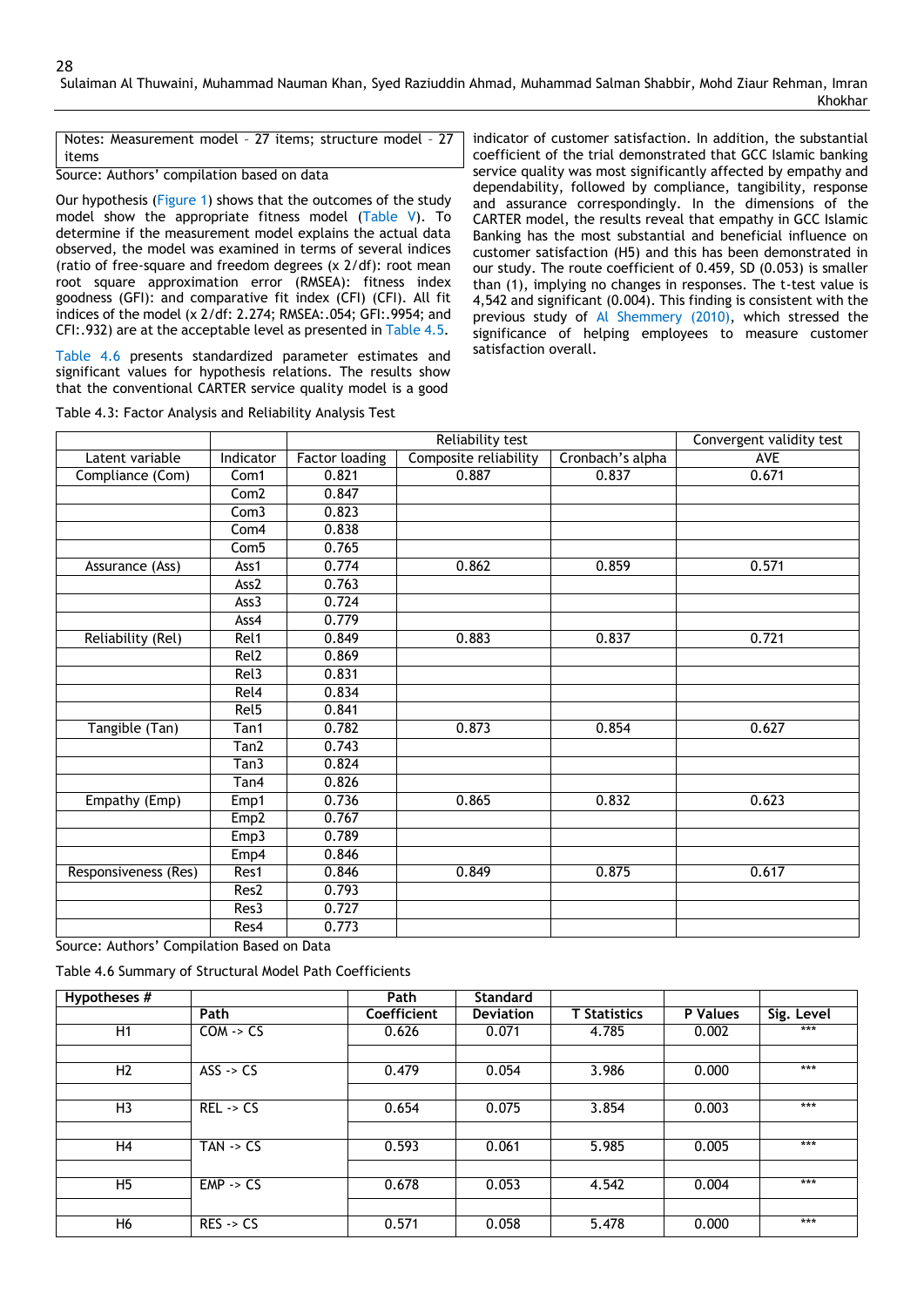|                                                                        |                                       |  | -- |  |
|------------------------------------------------------------------------|---------------------------------------|--|----|--|
|                                                                        |                                       |  |    |  |
|                                                                        |                                       |  |    |  |
|                                                                        |                                       |  |    |  |
| N <sup>C</sup><br>⊐ר<br>$***$ .<br>Note<br>Not<br>NU.<br>--<br><br>. . | --<br>----<br>וחסור $\cdot$<br>:יוכan |  |    |  |

Dahi-Taleghani et al. (2011) and Kheng et al. (2010) claimed that empathy impacts consumer loyalty favorably. Fauzi et al. (2019), Fauzi et al. (2019), and Amin et al. (2008) have indicated that empathy for Islamic banking customers is one of the most important dimensions of CARTER models. The findings of this study complement the findings of Butcher et al research.'s (2001), which revealed a strong effect on the formation of loyalty to the relationship between individual service staff and consumers. Likewise, Makkar et al. (2015) and Oly Ndubisi et al. (2005) have stated that customer satisfaction may be reached by providing personalized, adaptable, and customer-friendly services. In conclusion, empathy may be seen as the main source of devotion to attitudes in this situation.

The table indicates that compliance in the current study has considerable and beneficial effects on GCC Islamic banking's customer satisfaction (H1). The route coefficient is 0.626, SD (0.071), which means there is no fluctuation in the answers. The t-test value is 4,785 and important (0.002). The results, therefore, confirm Kotler (2006) 's earlier studies, where marketers think that religion influences choice and behavior when seeking assistance or buying a product. The results further corroborate the proposal made by Othman (2001) to Islamic banks to adopt a quality-of-service concept wherein they ascribed this to the fact that Muslims think that Islamic banks' business operations are part of their cults, where all products and services are based on religion.

Assurance significantly and positively affects GCC Islamic Banking's client satisfaction (H2). This has been demonstrated in our study. The path coefficient of 0.479, SD (0.054) is smaller than (1) and there is no difference in the reactions. The t-test value is 3,986 and is considerable (0.000). The finding has a positive influence between the reliance and customer happiness in the case of Islamic banks, which corresponds to what Othman (2001), claimed that reactivity, compliance, and assurance are the main aspects that affect customer satisfaction in Kuwait's Islamic banks. On the other hand, Fida et al. (2020) submitted that the level of service provided to the intimate banks in the Sultanate of Oman would have no major impact on the assurance.

In GCC Islamic Banking, the third assumption, dependability, has a substantial and beneficial impact on client satisfaction (H3). This has been demonstrated in our study. The path coefficient of 0.654, SD (0.075) is less than one, meaning there is no fluctuation. The t-test value is 3,854 and is important (0.003). This reveals a substantial connection between dependability and customer happiness and reflects Armstrong et al. (2000) findings that transactional speed is the main factor determining customer satisfaction. If the services of Islamic Bank are dependable, clients may benefit from efficient services, with excellent customer satisfaction. In the study, Abdul Rehman (2012) verified that reliability in Pakistan, the UAE, and the UK has an important link with customer satisfaction as most respondents in those countries have said.

Tangibility has a substantial and beneficial influence on GCC Islamic banking customer satisfaction (H4). This has been demonstrated in our study. The coefficient of the path is 0.593, SD (0.061) being smaller than one, meaning the answers are unchanged. The t-test has a value of 5,985 and is substantial (0,005). The results are based on Al Shemmery (2010) conclusions stating that indoor characteristics of a sector, such as service speed, privacy, opening times, and ATM availability, affect retail banking's total customer happiness. Studies by Qureshi et al. in 2012 and Al-Tamimi & Al-Amiri in 2003 also show that quality services are good in Islamic banking, when

palpable and tangible is a key feature of Islamic banking that leads to client satisfaction.

 $20$ 

Finally, response and customer satisfaction in GCC Islamic Banking have a substantial and beneficial influence (H6). This has been demonstrated in our study. The route coefficient is 0.676, the SD (0.058) is less than one which means that the answers are not varied. The t-test score is 5,478 and is significant (0,000), indicating that responsiveness is acceptable and statistically significant. Some more research supports the findings as the key predictor of customer satisfaction was Kant et al. (2017). Similarly, Badara (2013) showed a favorable connection between customer satisfaction and responsiveness.

This is in keeping with Al Shemmery (2010) 's statement that remote satisfaction such as timeliness and efficiency in the handling of remote inquiries determines total retail banking customer happiness. All results of the different parameters of the study show beneficial effects on customer service quality for GCC Islamic banking and conform to Jahanshahi (2011) who indicate that quality of customer service directly influences customer satisfaction and/or discontent.

#### **5. Management Implications**

This study aims to analyze the influence of Islamic banks on customer satisfaction in six categories of service excellence. The results show that the six aspects of quality and customer satisfaction are directly related. The use of dimensions of service quality enhances the overall satisfaction of consumers, which helps to attract and keep new customers. Therefore, the management of Islamic banks should focus on quality services to improve customer satisfaction, and to create long-term mutually beneficial ties with their customers in order to increase their trust in the service given. They should also build systems to improve continuously in response to changing consumer requirements and produce resilient financial solutions to suit customer requirements. Islamic banks could improve their services by incorporating digital infrastructures such as branchless banking, electronic money, and financial technology to obtain a competitive edge. Quality services are important if the competitive climate in which Islamic banks compete is profitable. Managers should thus be well-trained to use many components of service quality to ensure long-term client satisfaction. Moreover, Islamic bank managers should enhance their technical, communication, and interpersonal abilities to attain improved client satisfaction. Quality dimensions may strengthen organizational processes and provide a basis for changes in performance. Thus, managers and practitioners are recommended to apply the aspects of service quality indicated in our study, which impact customer satisfaction and support consumer expectations pragmatically.

#### **6. Limits And Future Research**

This study has its limitations, as any research that might limit the scope of this study. Since the results of this study are based on GCC nations exclusively, they cannot completely reflect other countries' Islamic banking sectors. This study only looks at the six key characteristics of customer service quality and customer satisfaction, but additional factors might be of major importance while researching Islamic banking. It is suggested for future studies to expand the research by comparing regular banking with Islamic banking. The sample size should also be increased to include Islamic banking industries in other countries. There may be an interesting topic to explore to identify distinct reasons for consumer decisions to utilize certain banking products or to move from Islamic banks to conventional banks.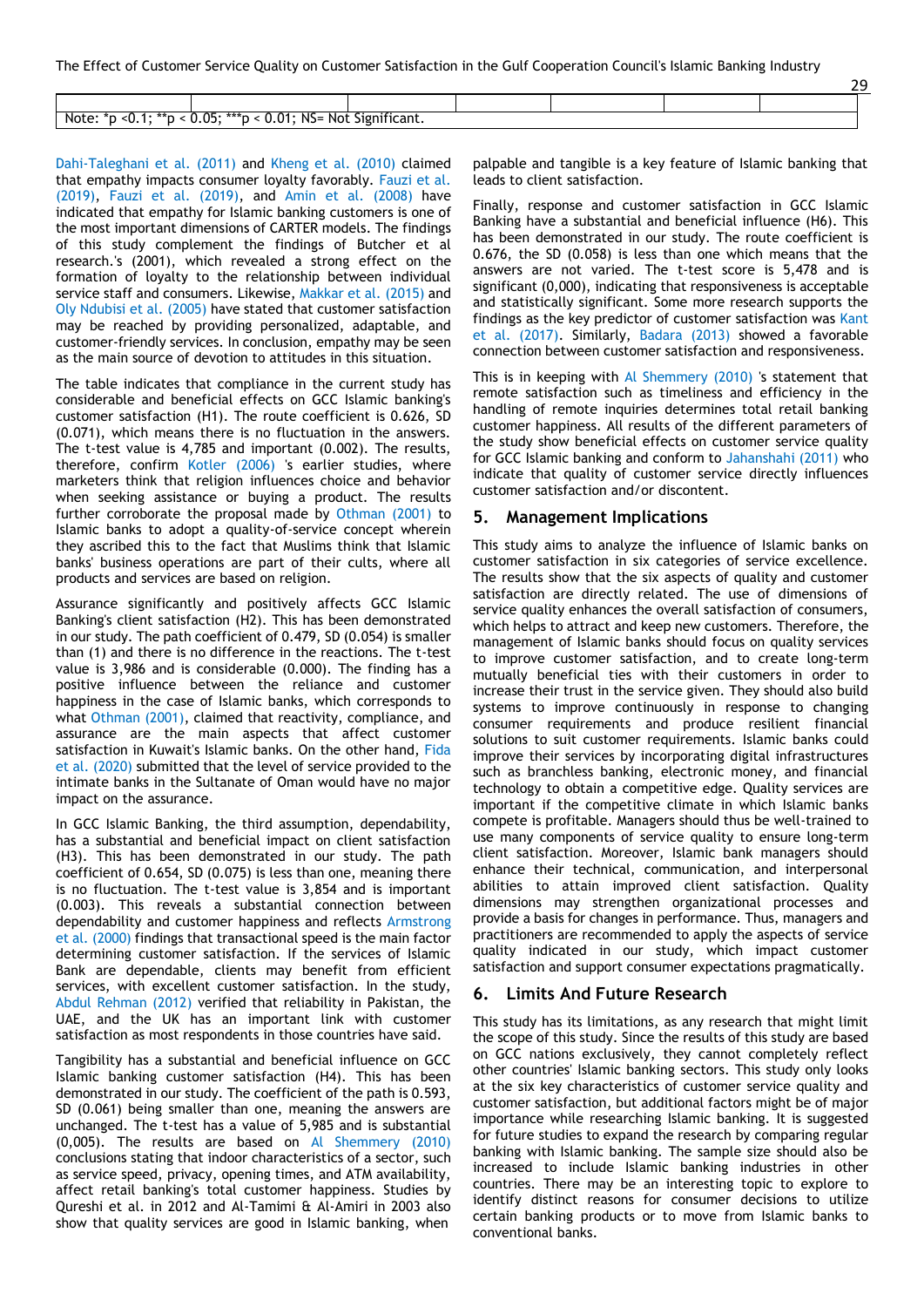# **7. Conclusion**

The objective of this study is to help Islamic banking literature by analyzing the influence of various variables of customer service quality on customer satisfaction. These results show that the CARTER model is trustworthy and valid for the quality of service provided by Islamic banking in Gulf Cooperation Countries as well as showing how all hypotheses are accepted and statistically significant. This study concludes that service quality has an immediate impact on customer perceptions and satisfaction. The quality indicators for customer service have a beneficial influence on customer satisfaction when consumers engage with Islamic banks. The necessity of implementing service quality components to attain a satisfactory degree of consumer satisfaction in the context of Islamic banking transactions was demonstrated by the operationalized factors in this study (compliance, assurance, reliability, tangibility, empathy, and responsiveness). The study follows on from the recent study by Ashraf (2014), Janahi et al. (2017). This study shows that service quality has an immediate impact on Islamic banking on customer perceptions and satisfaction. The overall favorable link between the quality of service and customer satisfaction of Islamic banks is confirmed by our study (Abdul Rehman, 2012; Amin et al., 2008; Fauzi et al., 2019).

However, consumers in Islamic banking are happy with the overall level of service given by their banks, they are not assured to switch to other banks. Therefore, the connection between banks and clients has to be improved by Islamic banks, based on customer confidence in Shariah (compliant) principles utilized for building such a relationship. Muslim consumer confidence in Islamic banks may be related to customers in the GCC banking setting, who perceive those goods and services are based on the Shariah principle. One explanation for this could be that respondents have thought and felt that Islamic banking industry activities are in line with Islamic principles since there are several procedures to guarantee that Islamic banks comply with Shariah. The lawful operations of Islamic banks are heavily supported by Gulf Cooperation Countries Central Banks and Shariah Consultative Councils to help and oversee compliance issues. This trust is founded on the customer's conviction that Shariah governance is adequately implemented by Islamic banks. This has an important impact on customer decisions and their opinions of Islamic banks.

### **References**

- Abdul Rehman, A. (2012). Customer satisfaction and service quality in Islamic banking. *Qualitative Research in Financial Markets, 4*(2/3), 165-175. doi[:https://doi.org/10.1108/17554171211252501](https://doi.org/10.1108/17554171211252501)
- Ahmed, S., Mohiuddin, M., Rahman, M., Tarique, K. M., & Azim, M. (2021). The impact of Islamic Shariah compliance on customer satisfaction in Islamic banking services: mediating role of service quality. *Journal of Islamic Marketing, ahead-of-print*(ahead-of-print). doi[:https://doi.org/10.1108/JIMA-11-2020-0346](https://doi.org/10.1108/JIMA-11-2020-0346)
- Al-Dhaafri, H. S., Yusoff, R. Z., & Al-Swidi, A. K. (2013). The effect of total quality management, enterprise resource planning and the entrepreneurial orientation on the organizational performance: The mediating role of the organizational excellence---A proposed research framework. *International Journal of Business Administration, 4*(1), 66-85. doi[:http://doi.org/10.5430/ijba.v4n1p66](http://doi.org/10.5430/ijba.v4n1p66)
- Al-Tamimi, H. A. H., & Al-Amiri, A. (2003). Analysing service quality in the UAE Islamic banks. *Journal of Financial Services Marketing, 8*(2), 119-132. doi[:https://doi.org/10.1057/palgrave.fsm.4770112](https://doi.org/10.1057/palgrave.fsm.4770112)
- Al Shemmery, S. (2010). Measuring the customer satisfaction in National Bank of Kuwait (NBK): an exploratory study. *Master dissertation*.
- Aldarabseh, W. M. (2019). The Interest in Islamic Finance Contracts in Saudi Arabia as Viewed by Google Trends. *International Journal of Economics and Finance, 11*(9), 9. doi[:https://doi.org/10.5539/ijef.v11n9p12](https://doi.org/10.5539/ijef.v11n9p12)
- Amat Taap, M., Choy Chong, S., Kumar, M., & Kee Fong, T. (2011). Measuring service quality of conventional and Islamic banks: a comparative analysis. *International Journal of Quality & Reliability Management, 28*(8), 822- 840. doi[:https://doi.org/10.1108/02656711111162505](https://doi.org/10.1108/02656711111162505)
- Amin, M., & Isa, Z. (2008). An examination of the relationship between service quality perception and customer satisfaction. *International Journal of Islamic and Middle Eastern Finance and Management, 1*(3), 191-209. doi[:https://doi.org/10.1108/17538390810901131](https://doi.org/10.1108/17538390810901131)
- Anderson, J. C., & Gerbing, D. W. (1988). Structural equation modeling in practice: A review and recommended twostep approach. *Psychological bulletin, 103*(3), 411. Retrieved from [https://psycnet.apa.org/buy/1989-](https://psycnet.apa.org/buy/1989-14190-001) [14190-001](https://psycnet.apa.org/buy/1989-14190-001)
- Angelova, B., & Zekiri, J. (2011). Measuring customer satisfaction with service quality using American Customer Satisfaction Model (ACSI Model). *International Journal of Academic Research in Business and Social Sciences, 1*(3), 232.
- Armstrong, R. W., & Boon Seng, T. (2000). Corporate‐customer satisfaction in the banking industry of Singapore. *International Journal of Bank Marketing, 18*(3), 97-111. doi[:https://doi.org/10.1108/02652320010339617](https://doi.org/10.1108/02652320010339617)
- Ashraf, M. G. (2014). Include the position of Islamic banking, service quality, satisfaction, trust, and loyalty in the context of an integrated model for Islamic finance. *European Journal of Business and Management, 6*(17), Retrieved <https://d1wqtxts1xzle7.cloudfront.net/34228968>
- Awan, H. M., & Shahzad Bukhari, K. (2011). Customer's criteria for selecting an Islamic bank: evidence from Pakistan. *Journal of Islamic Marketing, 2*(1), 14-27. doi[:https://doi.org/10.1108/17590831111115213](https://doi.org/10.1108/17590831111115213)
- Badara, M. (2013). Impact of the effective internal control system on the internal audit effectiveness at local government level. *Journal of Social and Development Sciences, 4*(1), 16-23. doi[:https://econpapers.repec.org/scripts/redir.pf?u=htt](https://econpapers.repec.org/scripts/redir.pf?u=https%3A%2F%2Fdoi.org%2F10.22610%252Fjsds.v4i1.731%3Bh%3Drepec%3Arnd%3Aarjsds%3Av%3A4%3Ay%3A2013%3Ai%3A1%3Ap%3A16-23) [ps%3A%2F%2Fdoi.org%2F10.22610%252Fjsds.v4i1.731;h=re](https://econpapers.repec.org/scripts/redir.pf?u=https%3A%2F%2Fdoi.org%2F10.22610%252Fjsds.v4i1.731%3Bh%3Drepec%3Arnd%3Aarjsds%3Av%3A4%3Ay%3A2013%3Ai%3A1%3Ap%3A16-23) [pec:rnd:arjsds:v:4:y:2013:i:1:p:16-23](https://econpapers.repec.org/scripts/redir.pf?u=https%3A%2F%2Fdoi.org%2F10.22610%252Fjsds.v4i1.731%3Bh%3Drepec%3Arnd%3Aarjsds%3Av%3A4%3Ay%3A2013%3Ai%3A1%3Ap%3A16-23)
- Bellalah, M. (2013). *Islamic banking and finance*: Cambridge Scholars Publishing.
- Benlemlih, M., & Bitar, M. (2018). Corporate Social Responsibility and Investment Efficiency. *Journal of Business Ethics, 148*(3), 647-671. doi[:https://doi.org/10.1007/s10551-016-3020-2](https://doi.org/10.1007/s10551-016-3020-2)
- Chong, B. S., & Liu, M.-H. (2009). Islamic banking: Interest-free or interest-based? *Pacific-Basin Finance Journal, 17*(1), 125-144. doi[:https://doi.org/10.1016/j.pacfin.2007.12.003](https://doi.org/10.1016/j.pacfin.2007.12.003)
- Dahi-Taleghani, A., & Olson, J. E. (2011). Numerical Modeling of Multistranded-Hydraulic-Fracture Propagation: Accounting for the Interaction Between Induced and Natural Fractures. *SPE Journal, 16*(03), 575-581. doi[:https://doi.org/10.2118/124884-PA](https://doi.org/10.2118/124884-PA)
- Dandis, A. O., & Wright, L. T. (2020). The effects of CARTER model on attitudinal loyalty in Islamic banks. *International Journal of Quality and Service Sciences, 12*(2), 149-171. doi[:https://doi.org/10.1108/IJQSS-03-](https://doi.org/10.1108/IJQSS-03-2019-0050) [2019-0050](https://doi.org/10.1108/IJQSS-03-2019-0050)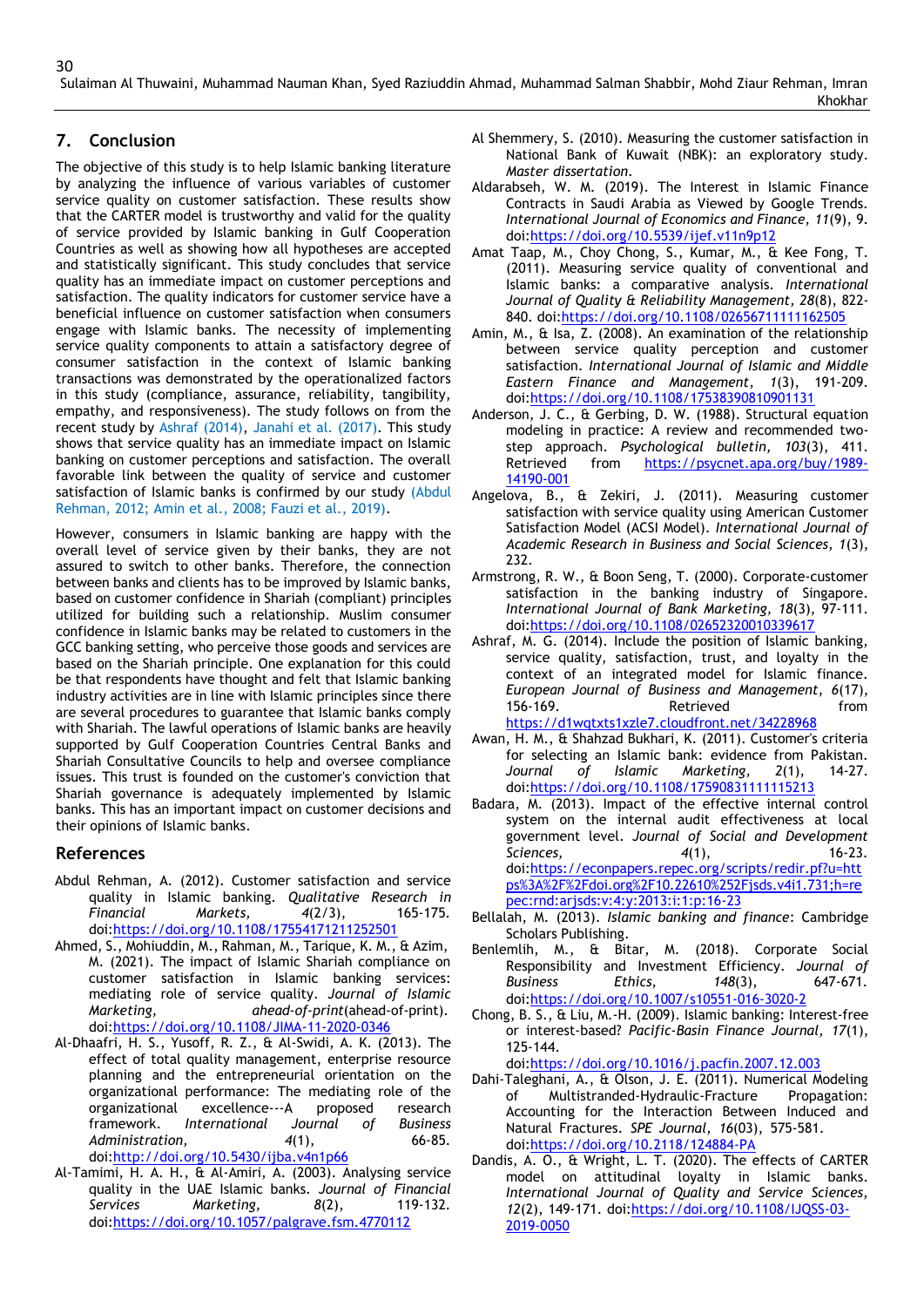The Effect of Customer Service Quality on Customer Satisfaction in the Gulf Cooperation Council's Islamic Banking Industry

- Daniel, C. N., & Berinyuy, L. P. (2010). Using the Sevqual Model to Assess Service Quality and Customer Satisfaction: An Empirical Study of Grocery Stores in Umea. *Unpublished Master" s Thesis), Umea School of Business*. Retrieved [https://www.diva](https://www.diva-portal.org/smash/record.jsf?pid=diva2%3A327600&dswid=5356)[portal.org/smash/record.jsf?pid=diva2%3A327600&dswid](https://www.diva-portal.org/smash/record.jsf?pid=diva2%3A327600&dswid=5356) [=5356](https://www.diva-portal.org/smash/record.jsf?pid=diva2%3A327600&dswid=5356)
- Darsono, S. A., Suryanti, E.T., Astiyah, S. and Darwis, A. (2017). Masa Depan Keuangan Syariah Indonesia. *Tazkia Publishing kerjasama Bank Indonesia, Jakarta*.
- Fauzi, A. A., & Suryani, T. (2019). Measuring the effects of service quality by using CARTER model towards customer satisfaction, trust and loyalty in Indonesian Islamic banking. *Journal of Islamic Marketing, 10*(1), 269-289. doi[:https://doi.org/10.1108/JIMA-04-2017-0048](https://doi.org/10.1108/JIMA-04-2017-0048)
- Fida, B. A., Ahmed, U., Al-Balushi, Y., & Singh, D. (2020). Impact of Service Quality on Customer Loyalty and Customer Satisfaction in Islamic Banks in the Sultanate of Oman. *SAGE Open, 10*(2), 2158244020919517. doi[:https://doi.org/10.1177%2F2158244020919517](https://doi.org/10.1177%2F2158244020919517)
- Ghamry, S., & Shamma, H. M. (2022). Factors influencing customer switching behavior in Islamic banks: evidence from Kuwait. *Journal of Islamic Marketing, 13*(3), 688- 716. doi[:https://doi.org/10.1108/JIMA-01-2020-0021](https://doi.org/10.1108/JIMA-01-2020-0021)
- Hair, J. F., Ringle, C. M., & Sarstedt, M. (2011). PLS-SEM: Indeed a Silver Bullet. *Journal of Marketing Theory and Practice, 19*(2), 139-152. doi[:https://doi.org/10.2753/MTP1069-6679190202](https://doi.org/10.2753/MTP1069-6679190202)
- Hammoud, J., Bizri, R. M., & El Baba, I. (2018). The Impact of E-Banking Service Quality on Customer Satisfaction: Evidence From the Lebanese Banking Sector. *SAGE Open, 8*(3), 2158244018790633. doi[:https://doi.org/10.1177%2F2158244018790633](https://doi.org/10.1177%2F2158244018790633)
- Hosen, M. N., Lathifah, F., & Jie, F. (2021). Perception and expectation of customers in Islamic bank perspective.<br>Journal of Islamic Marketing, 12(1), 1-19. *of Islamic Marketing*, 12(1), doi[:https://doi.org/10.1108/JIMA-12-2018-0235](https://doi.org/10.1108/JIMA-12-2018-0235)
- Jahanshahi, A. A., Gashti, M. A. H., Mirdamadi, S. A., Nawaser, K., & Khaksar, S. M. S. (2011). Study the effects of customer service and product quality on customer satisfaction and loyalty. *International Journal of Humanities and Social Science, 1*(7), 253-260. Retrieved from <https://d1wqtxts1xzle7.cloudfront.net/54605686>
- Janahi, M. A., & Al Mubarak, M. M. S. (2017). The impact of customer service quality on customer satisfaction in Islamic banking. *Journal of Islamic Marketing, 8*(4), 595- 604. doi[:https://doi.org/10.1108/JIMA-07-2015-0049](https://doi.org/10.1108/JIMA-07-2015-0049)
- Kant, R., & Jaiswal, D. (2017). The impact of perceived service quality dimensions on customer satisfaction. *International Journal of Bank Marketing, 35*(3), 411-430. doi[:https://doi.org/10.1108/IJBM-04-2016-0051](https://doi.org/10.1108/IJBM-04-2016-0051)
- Karatepe, O. M., Yavas, U., & Babakus, E. (2005). Measuring service quality of banks: Scale development and validation. *Journal of Retailing and Consumer Services, 12*(5), 373-383. doi[:https://doi.org/10.1016/j.jretconser.2005.01.001](https://doi.org/10.1016/j.jretconser.2005.01.001)
- Kettell, B. (2011). *Introduction to Islamic banking and finance* (Vol. 551): John Wiley & Sons.
- Khamis, F. M., & AbRashid, R. (2018). Service quality and customer satisfaction in Tanzania's Islamic banks: A case study at People's Bank of Zanzibar (PBZ). *Journal of Islamic Marketing, 9*(4), 884-900. doi[:https://doi.org/10.1108/JIMA-09-2016-0068](https://doi.org/10.1108/JIMA-09-2016-0068)
- Kheng, L. L., Mahamad, O., & Ramayah, T. (2010). The impact of service quality on customer loyalty: A study of banks in Penang, Malaysia. *International journal of marketing studies, 2*(2), 57. doi[:https://d1wqtxts1xzle7.cloudfront.net/66927537/61](https://d1wqtxts1xzle7.cloudfront.net/66927537/6148) [48](https://d1wqtxts1xzle7.cloudfront.net/66927537/6148)
- Kishada, Z. M. E., & Wahab, N. A. (2013). Factors affecting customer loyalty in Islamic banking: evidence from

Malaysian banks. *International Journal of Business and Social Science, 4*(7), 264-273. Retrieved from <https://d1wqtxts1xzle7.cloudfront.net/31995792/29>

- Kotler, P., & Keller, K. L. (2006). Marketing Management, Pearson Prentice Hall.
- Leverin, A., & Liljander, V. (2006). Does relationship marketing improve customer relationship satisfaction and loyalty? *International Journal of Bank Marketing, 24*(4), 232-251. doi[:https://doi.org/10.1108/02652320610671333](https://doi.org/10.1108/02652320610671333)
- Lewis, B. R. (1991). Service quality: An international comparison of bank customers' expectations and perceptions. *Journal of Marketing Management, 7*(1), 47- 62. doi[:https://doi.org/10.1080/0267257X.1991.9964139](https://doi.org/10.1080/0267257X.1991.9964139)
- Makkar, R. R., Fontana, G., Jilaihawi, H., et al. (2015). Possible Subclinical Leaflet Thrombosis in Bioprosthetic Aortic Valves. *New England Journal of Medicine, 373*(21), 2015- 2024.

doi[:https://www.nejm.org/doi/full/10.1056/NEJMoa150](https://www.nejm.org/doi/full/10.1056/NEJMoa1509233) [9233](https://www.nejm.org/doi/full/10.1056/NEJMoa1509233)

- Meredith, L. W., Hamilton, W. L., Warne, B., et al. (2020). Rapid implementation of SARS-CoV-2 sequencing to investigate cases of health-care associated COVID-19: a prospective genomic surveillance study. *The Lancet Infectious Diseases, 20*(11), 1263-1271. doi[:https://doi.org/10.1016/S1473-3099\(20\)30562-4](https://doi.org/10.1016/S1473-3099(20)30562-4)
- Misbach, I., & Hadiwidjojo, D. (2013). Islamic bank service quality and trust: Study on Islamic bank in Makassar Indonesia. *International Journal of Business and Management, 8*(5), 48.
- O'Hair, R. A. J., & Khairallah, G. N. (2004). Gas Phase Ion Chemistry of Transition Metal Clusters: Production, Reactivity, and Catalysis. *Journal of Cluster Science, 15*(3), 331-363. doi:https://doi.org/10.1023/B:JOCL.0000041199.40945.e 3
- Oly Ndubisi, N., & Kok Wah, C. (2005). Factorial and discriminant analyses of the underpinnings of relationship marketing and customer satisfaction. *International Journal of Bank Marketing, 23*(7), 542-557. doi[:https://doi.org/10.1108/02652320510629908](https://doi.org/10.1108/02652320510629908)
- Othman, A., & Owen, L. (2001). Adopting and measuring customer service quality (SQ) in Islamic banks: a case study in Kuwait finance house. *. International Journal of Islamic Financial Services, 3*(1), 1-26. Retrieved from [https://d1wqtxts1xzle7.cloudfront.net/30469924/10.1.1](https://d1wqtxts1xzle7.cloudfront.net/30469924/10.1.1.201.1893) [.201.1893](https://d1wqtxts1xzle7.cloudfront.net/30469924/10.1.1.201.1893)
- Parasuraman, A., Zeithaml, V. A., & Berry, L. L. (1988). Servqual: A multiple-item scale for measuring consumer perceptions of service quality. *Journal of Retailing, 64*(1), 12–40.
- Peeler, G. H. (1996). Selling in the Quality Era, 1st ed., Blackwell Business, USA.
- Putra, I. M. Y. D., Rasmini, N. K., Gayatri, G., & Ratnadi, N. M. D. (2021). Organizational culture as moderating the influence of internal control and community participation on fraud prevention in village fund management during the COVID-19 pandemic. *Linguistics and Culture Review, 6*(S1), 351-362. doi[:https://doi.org/10.21744/lingcure.v6nS1.2050](https://doi.org/10.21744/lingcure.v6nS1.2050)

Qureshi, M. I., Khan, A., & Zaman, K. (2012). Structural investigation of service quality in conventional and Islamic banking in Pakistan. *International Review of Management and Marketing, 2*(2), 99-105. Retrieved from [https://www.proquest.com/openview/fa03d031d25e107](https://www.proquest.com/openview/fa03d031d25e10715e50d250f9060246/1?pq-origsite=gscholar&cbl=51291) [15e50d250f9060246/1?pq-origsite=gscholar&cbl=51291](https://www.proquest.com/openview/fa03d031d25e10715e50d250f9060246/1?pq-origsite=gscholar&cbl=51291)

- Reeves, C. A., & Bednar, D. A. (1994). Defining Quality: Alternatives And Implications. *Academy of Management Review, 19*(3), 419-445. doi[:https://doi.org/10.5465/amr.1994.9412271805](https://doi.org/10.5465/amr.1994.9412271805)
- Royne Stafford, M. (1996). Demographic discriminators of service quality in the banking industry. *Journal of Services*